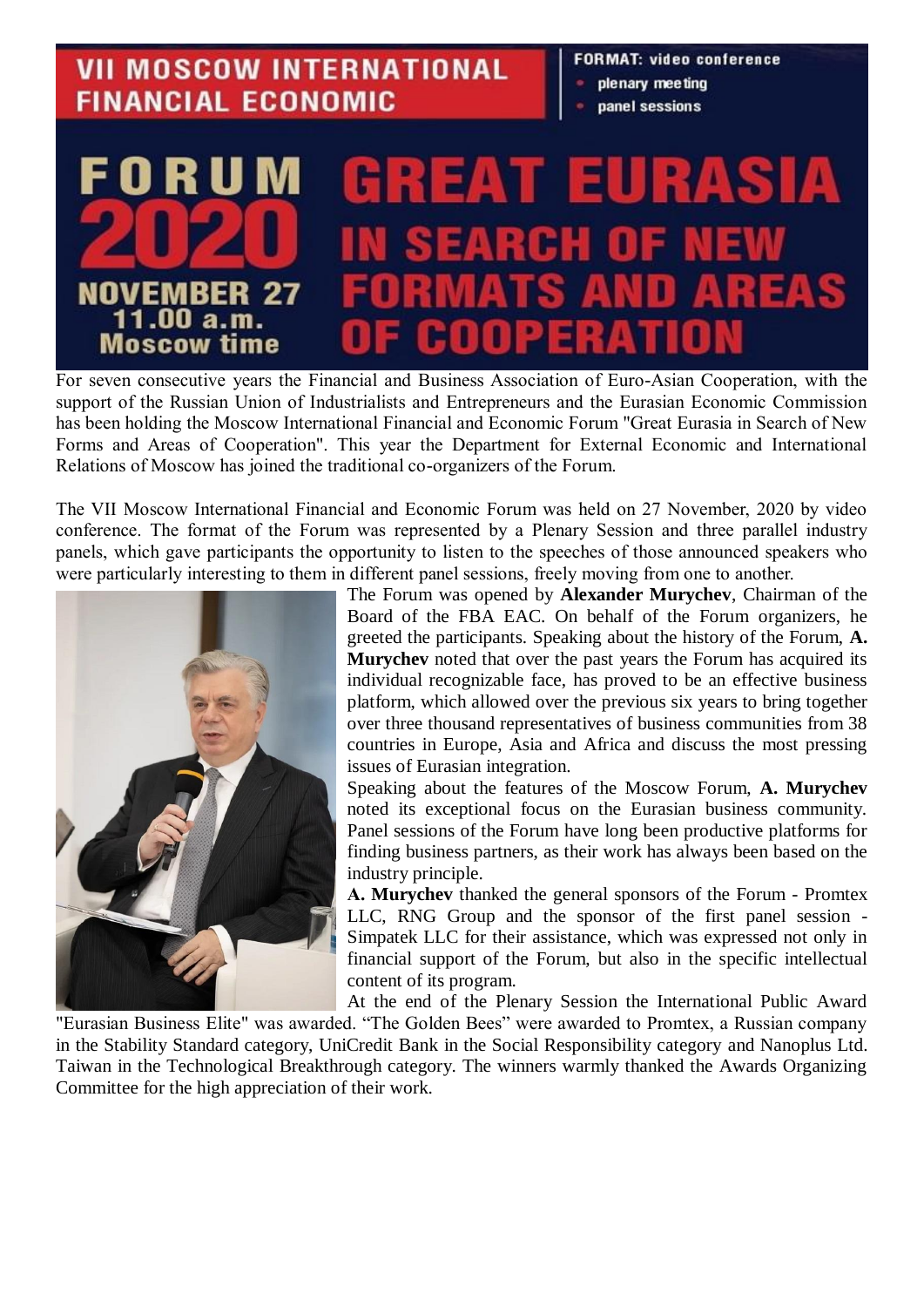

While presenting the awards, **Alexander Murychev**, Chairman of the Board of the FBA EAC, and **Anatoly Tkachuk**, President of the FBA EAC, drew the attention of the Forum participants to the fact that the award was established by the FBA EAC jointly with the International Banking Council and since November 30, 2017 the award winners have been 27 leading financial, banking and business structures from Russia, Kazakhstan, Belarus, Bosnia and Herzegovina, Serbia, India, Italy, Armenia and China.



The moderator of this year's Plenary Session was **Alexey Gromyko**, Director of the Institute of Europe of the Russian Academy of Sciences, PhD in Political Sciences, Corresponding Member of the Russian Academy of Sciences, Professor of the Russian Academy of Sciences, which, in the opinion of the participants, gave the Forum additional interest and importance.

In the Plenary Session, the theme of which was "How to put together a Eurasian puzzle", the effectiveness of Eurasian economic unions in ensuring the free movement of capital, goods and labour, the most attractive areas and projects for the formation of Eurasian companies, the role of digital transformation in the development of production and services was discussed.

**Askar Kishkembaev**, Head of the Secretariat of the Member of the Board (Minister) on Economy and Financial Policy of the Eurasian Economic Commission, gave a welcome speech from the Eurasian Economic Commission. In his speech, he noted that in the context of the global economic crisis, regional integration cooperation is becoming a real factor contributing to the sustainable development of states. "Building economic cooperation with the countries of Great Eurasia, expansion of mutual trade, implementation of joint projects, attraction of investments into the real sector of the economy, development of cooperation with the European Union and China may become an impulse for the restoration of industrial growth of countries and increase their competitiveness," - said **Askar Kishkembaev.**

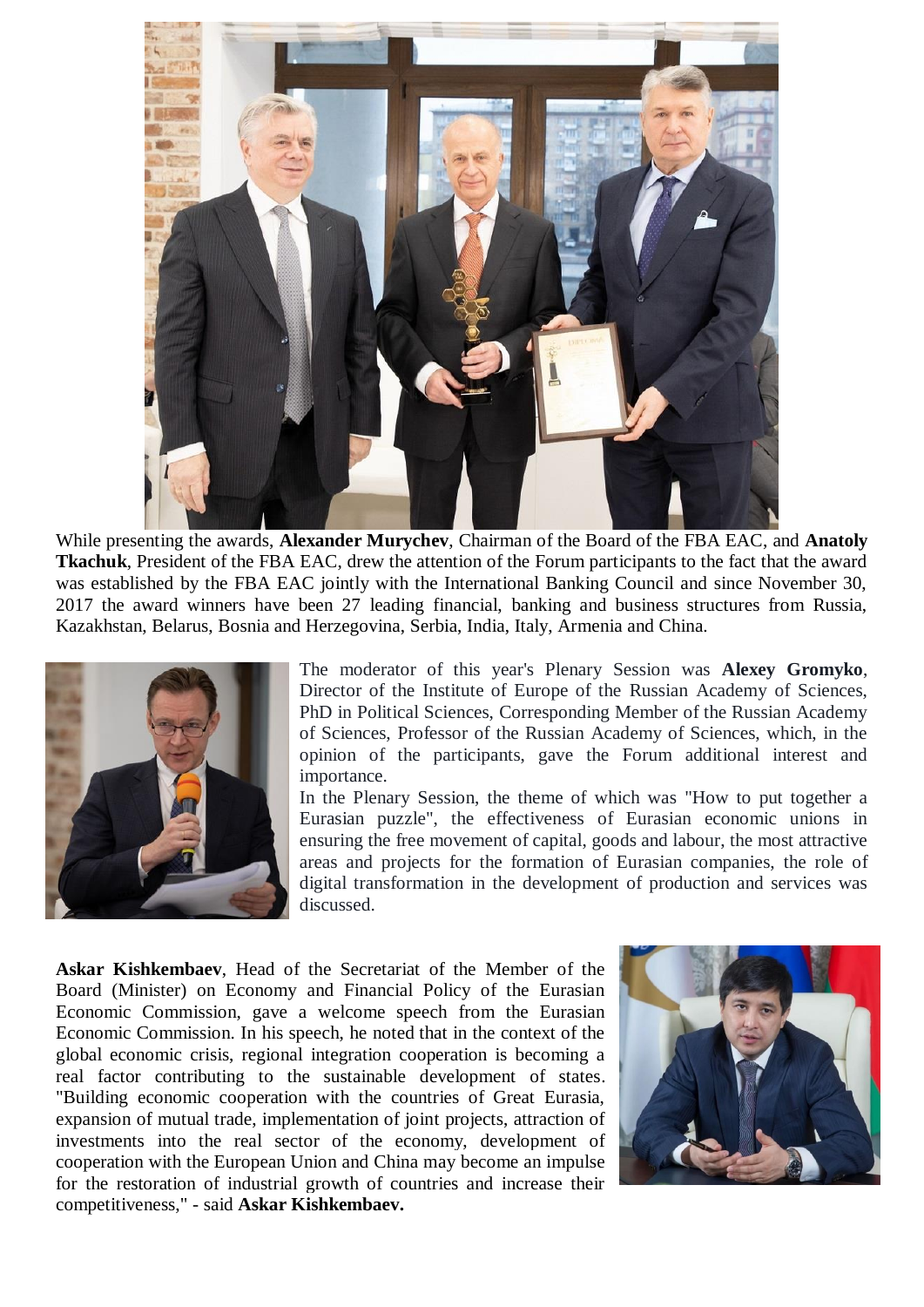

**Alexander Shokhin**, President of the Russian Union of Industrialists and Entrepreneurs (RSPP), noted in his speech that modern globalization processes are undergoing deep transformation against the background of economic crises. "According to WTO estimates, the fall in world trade amounted to 19 trillion dollars. Free trade is constantly facing challenges against the backdrop of the weakening effectiveness of global governance institutions. Implementation of many decisions of such institutions, including at the G20 level, is not high enough," said **Alexander Shokhin**.

"I think 2021 will pass under the sign of the third and subsequent waves of pandemic, the world will have to face restrictions in

various areas, including service, tourism and industry. According to the UN, global direct investment in 2020 will be reduced by 40%. At the same time, more than 10% of G20 imports fall under restrictions," said **Alexander Shokhin**, mentioning the RSPP's participation in various integration projects, including the initiative "Common Economic Space from Lisbon to Vladivostok", in building relations between Russia and the EU, taking into account the "green deal". He also stressed that the launch of the Eurasian partnership requires overcoming gaps in the level of trade and economic development of countries, eliminating administrative barriers, expanding cooperation with the EU and involving business in integration processes. **Alexander Shokhin** called the "Great Eurasia" project a kind of puzzle, which will not be possible to fold without developing partnership.

Deputy Head of the Department for External Economic and International Relations of Moscow **Ilya Kuzmin** noted in his speech that Moscow accounts for half of foreign direct investment in Russia.

"In 2019 Moscow was the second most attractive city in Europe for investments. According to the results of 2020, the flow of investments in the capital amounted to 400 billion dollars", - said **Ilya Kuzmin** in his speech.





Executive Director of the Eastern Committee of the German Economy **Michael Harms** presented a wide range of cooperation between the EU and Eurasia, pointing to such priorities as green energy, digital and new technologies, the initiative "Single Economic Space from Lisbon to Vladivostok".

**Lorot Pascal**, France's Special Representative for Central Asia, spoke about the political and economic interaction between Europe and Russia, and noted that France is the first largest foreign producer in Russia.

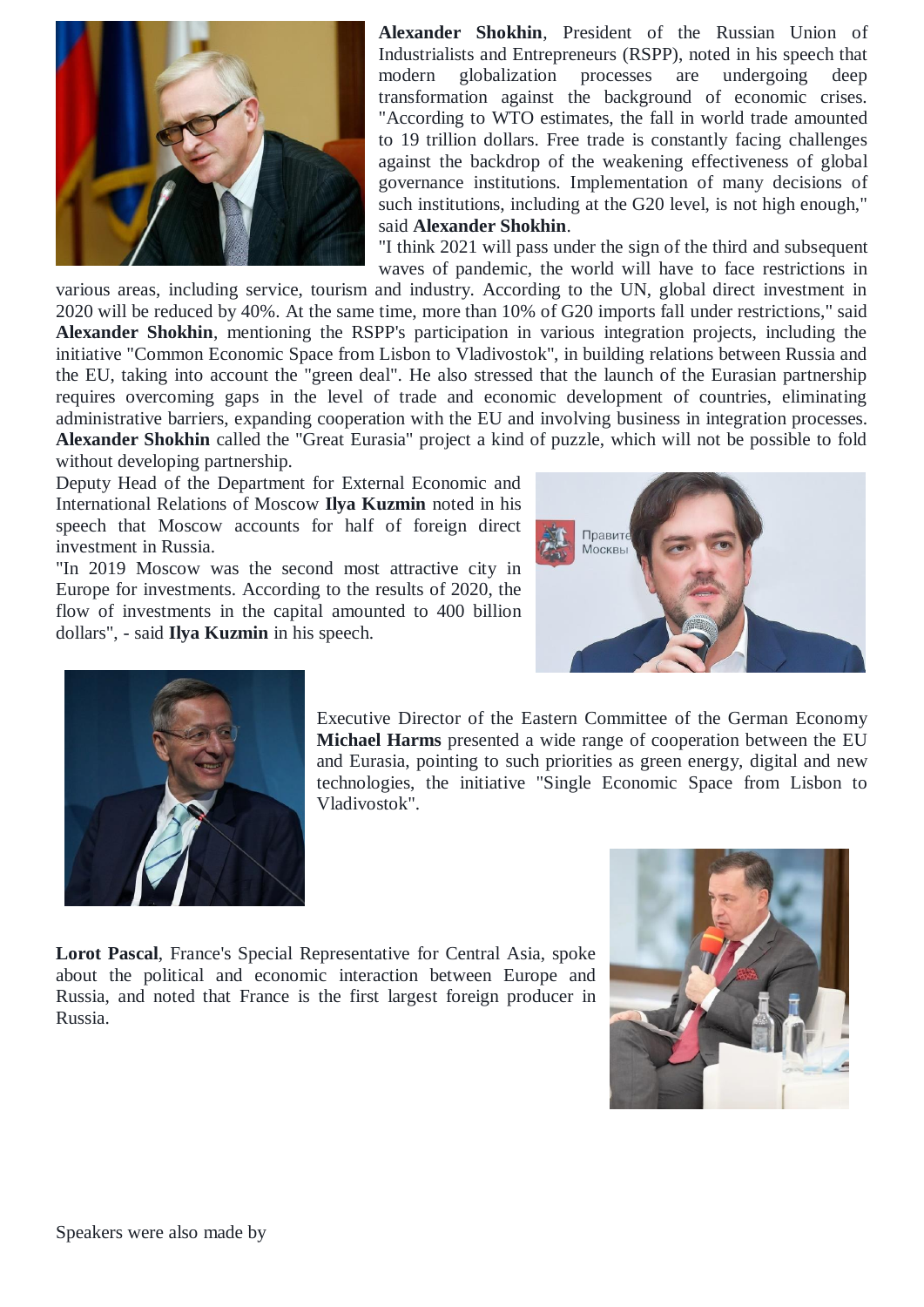

**Tadzio Schilling,** General Director of the Association of European Businesses,



**Peter Bystrone,** Member of the German Bundestag,



and **Venkatesh Varma**, Ambassador of India to Russia, among others.

After this the Forum participants began their work in Panel sessions.

Participants in the first Panel session "Development of Eurasian cooperation: from bilateral trade and industrial cooperation to the establishment of Eurasian companies. The digital transformation of enterprises in the context of sustainable development", speaking about the enormous damage to production and services caused by the pandemic, agreed that digital transformation and artificial intelligence used in the management of many production processes can and should become growth drivers. Industry 4.0, innovation and digital development can provide significant support to basic industries. More than ever, the social responsibility of business and its involvement in the development of human capital is in demand, and this has been the subject of separate consideration by the session participants.

The moderators of the panel session were **Alexander Kotlyarskiy** - Vice-President of the FBA EAC, General Director of LLC Promtex, PhD in Technical Sciences, Professor,

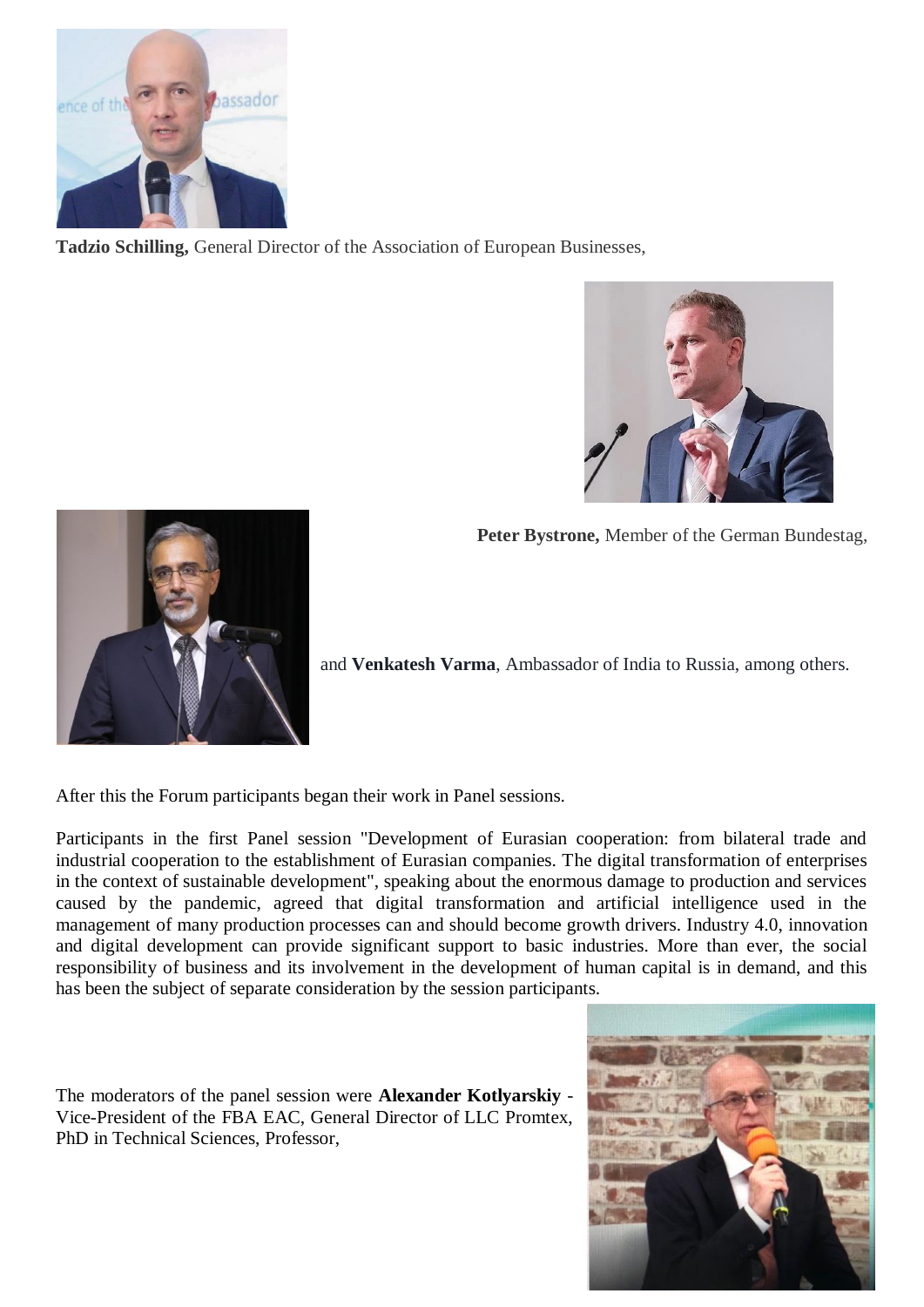

and **Anatoliy Tkachuk** - President of the FBA EAC, President of GC RUSTITAN.

"Financial support for cross-border partnership" was discussed at the second thematic Panel. Speakers at the Panel noted the instability of the monetary and financial sphere, growing banking risks, the challenges of improving the system of cross-border payments, the prospects for using national currencies while ensuring their sustainability and the possibility of the emergence of new regional currencies in Eurasia, including the collective. It was noted that digitalization is becoming an important factor of competitiveness in the financial and banking sector. The representative of Great Britain spoke about the importance of correct, professional communication in the language of business, and MFC "Astana" was presented as an example of successful establishment of an international financial centre in the post-Soviet space.



The panel session was moderated by **Oleg Preksin** - Member of the Board of the FBA EAC, Vice-President of ARB and **Askar Kishkembaev** - Head of the Secretariat of the Member of the Board (Minister) on Economy and Financial Policy of the Eurasian Economic Commission.

Participants in the third Panel session "Eurasian transport and economic corridors: development of highways and crossroads" noted large reserves for sustainable growth in the development of Eurasian transport and economic corridors. Colleagues from China, Germany, Italy, Japan, Kazakhstan and China spoke about the need to overcome the sanctions syndrome in order to join efforts in implementing large-scale cross-border projects. The object of such efforts could be the Meridian commercial project presented to the panel, which provides for the construction of a PPP along the shortest possible route of the missing highway segment, which will connect the transport network of China with the road system of Central and Western Europe through Kazakhstan, Russia and Belarus. The regional aspect of forming a transport and logistics network for the development of areas remote from the landmark Eurasian highways, such as the Sakha Republic, was also not missed.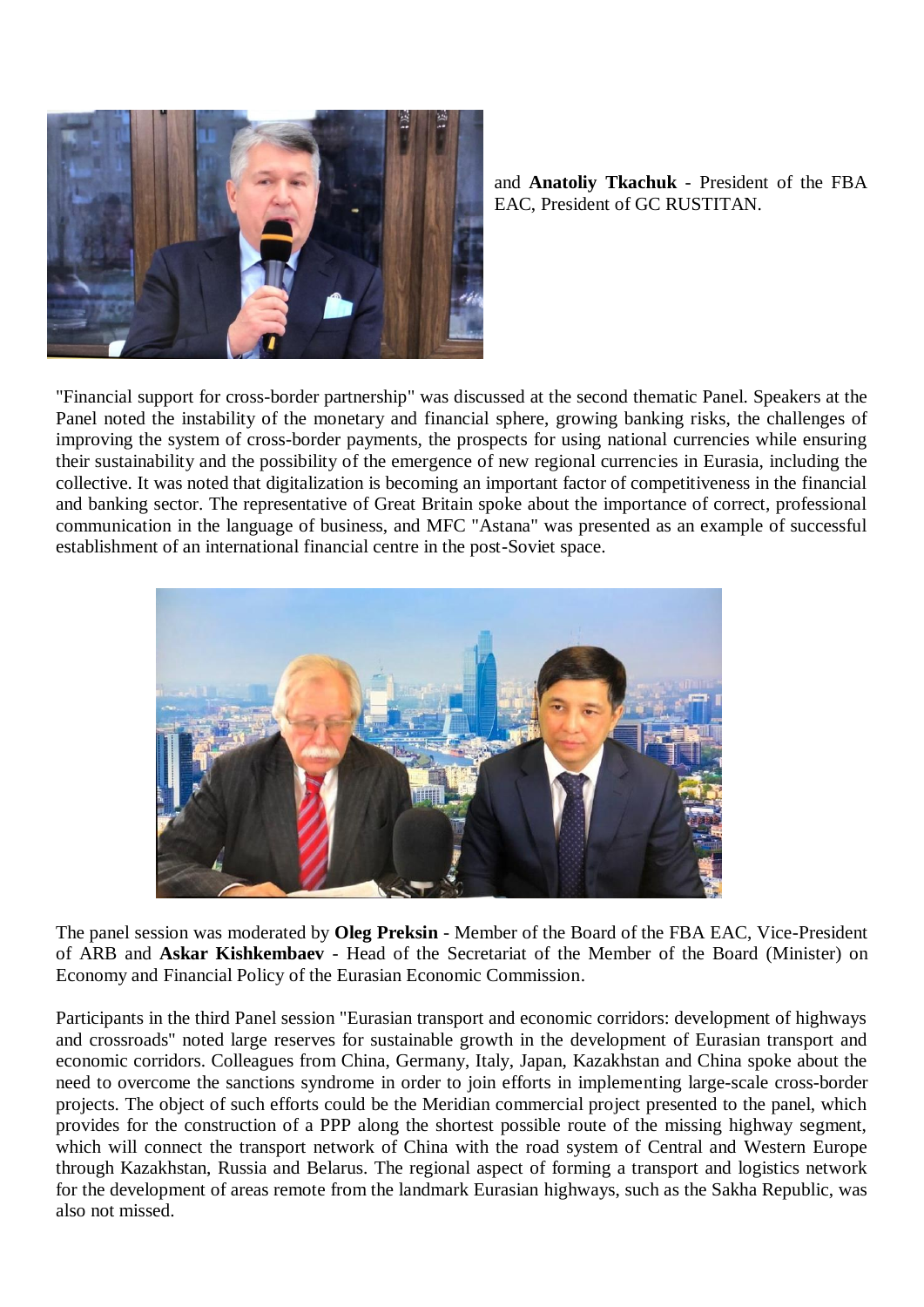

The moderators of the panel session were **Oleg Dunayev** - Deputy Chairman of the RSPP Committee on International Cooperation, Chairman of the Subcommittee on Transport and Logistics, Professor, PhD in Economy and **Vladimir Kotenev** - Member of the Board of the FBA EAC, Managing Director of Eurusian Strategic Consulting GmbH.

The results of the Forum were summarized by **Alexander Murychev**, Chairman of the Executive Board of the FBA EAC. He thanked all Forum participants, moderators and speakers, members of the Organizing Committee, the FBA EAC Office, the PRUFIX technical support team and the sponsors of the Forum.



"Our Forum took place at a difficult time. The pandemic has long ago become not only a medical but also an economic fact on a global scale", said **Alexander Murychev.**

"Today we have tried to put together a 'Eurasian puzzle', having listened to dozens of reports filled with valuable ideas and suggestions concerning key aspects of Eurasian integration. More than 300 people from 32 countries took part in the Forum, the final results of which have yet to be summed up, and the ideas expressed in the form of conclusions and proposals will definitely be incorporated into the final resolution of the Forum," said **Alexander Murychev** in conclusion.